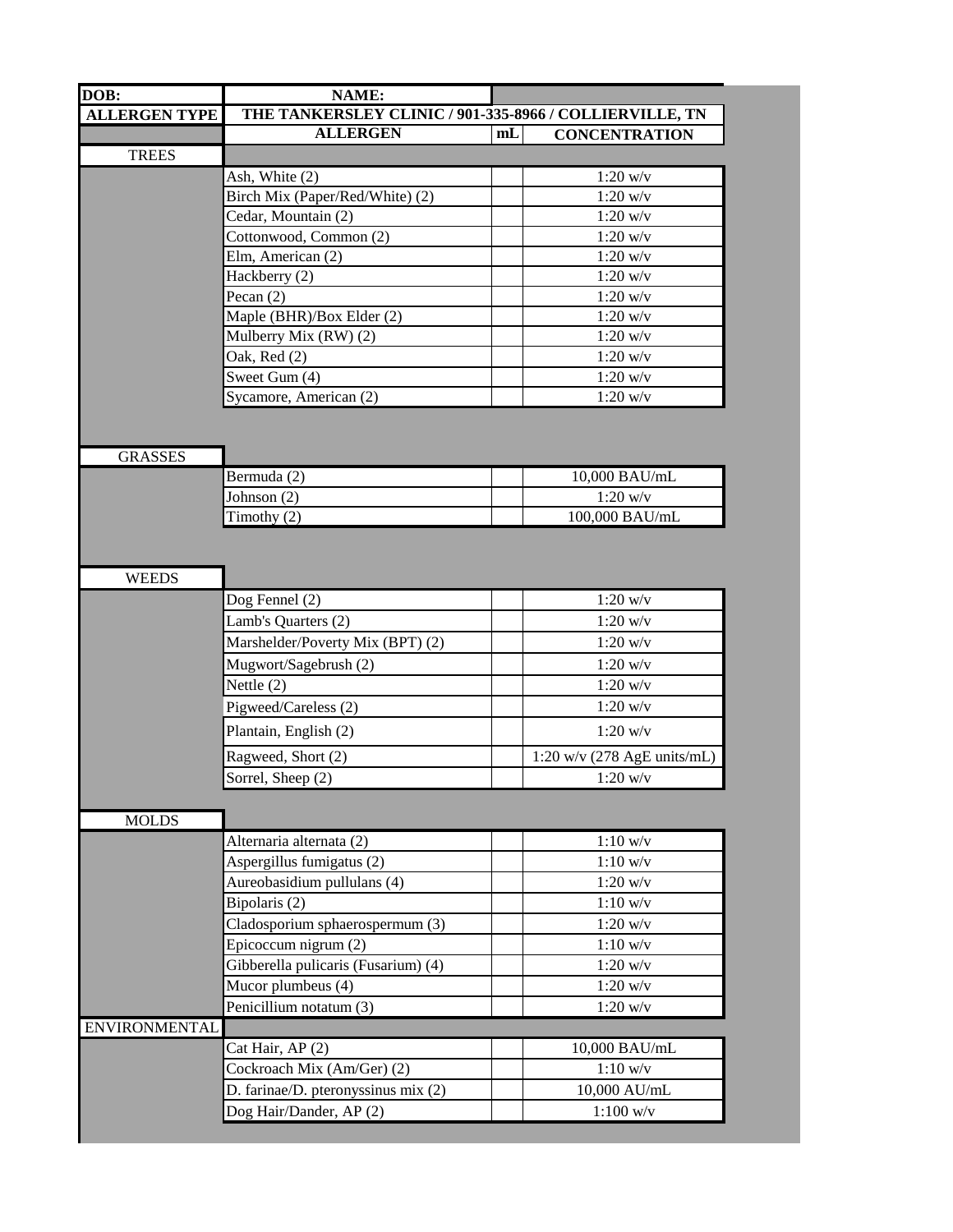| <b>IFA</b> | $\overline{4}$<br>M1X<br>IFA. | $\Omega$<br>W'<br>1.ZU       |
|------------|-------------------------------|------------------------------|
|            |                               | DF 2<br>D A L<br>'AliH<br>ັ້ |